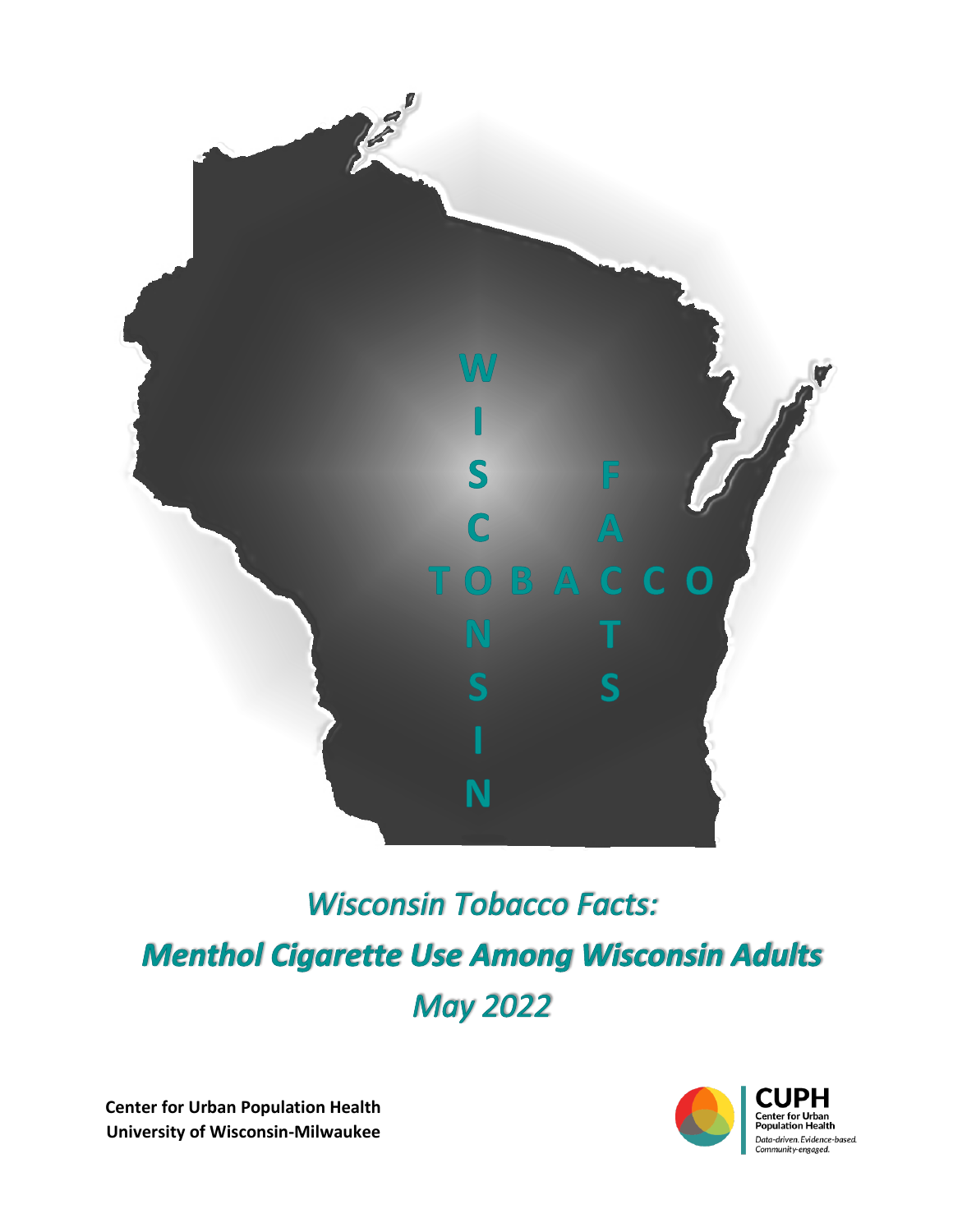## **ACKNOWLEDGEMENTS**

This report was prepared by Karen A. Palmersheim, Ph.D. Dr. Palmersheim is an epidemiologist and associate scientist with the University of Wisconsin-Milwaukee, Center for Urban Population Health.

The Center for Urban Population Health is a partnership of Aurora Health Care/Aurora Research Institute, LLC, the University of Wisconsin-Milwaukee, and the University of Wisconsin School of Medicine and Public Health.

Support for this report was provided by the Wisconsin Department of Health Services, Division of Public Health, Bureau of Community Health Promotion, Tobacco Prevention and Control Program.

Suggested citation: Palmersheim KA. *Wisconsin Tobacco Facts: Menthol Cigarette Use Among Wisconsin Adults (May 2022)*. Milwaukee, WI: University of Wisconsin-Milwaukee, Center for Urban Population Health; 2022 (May).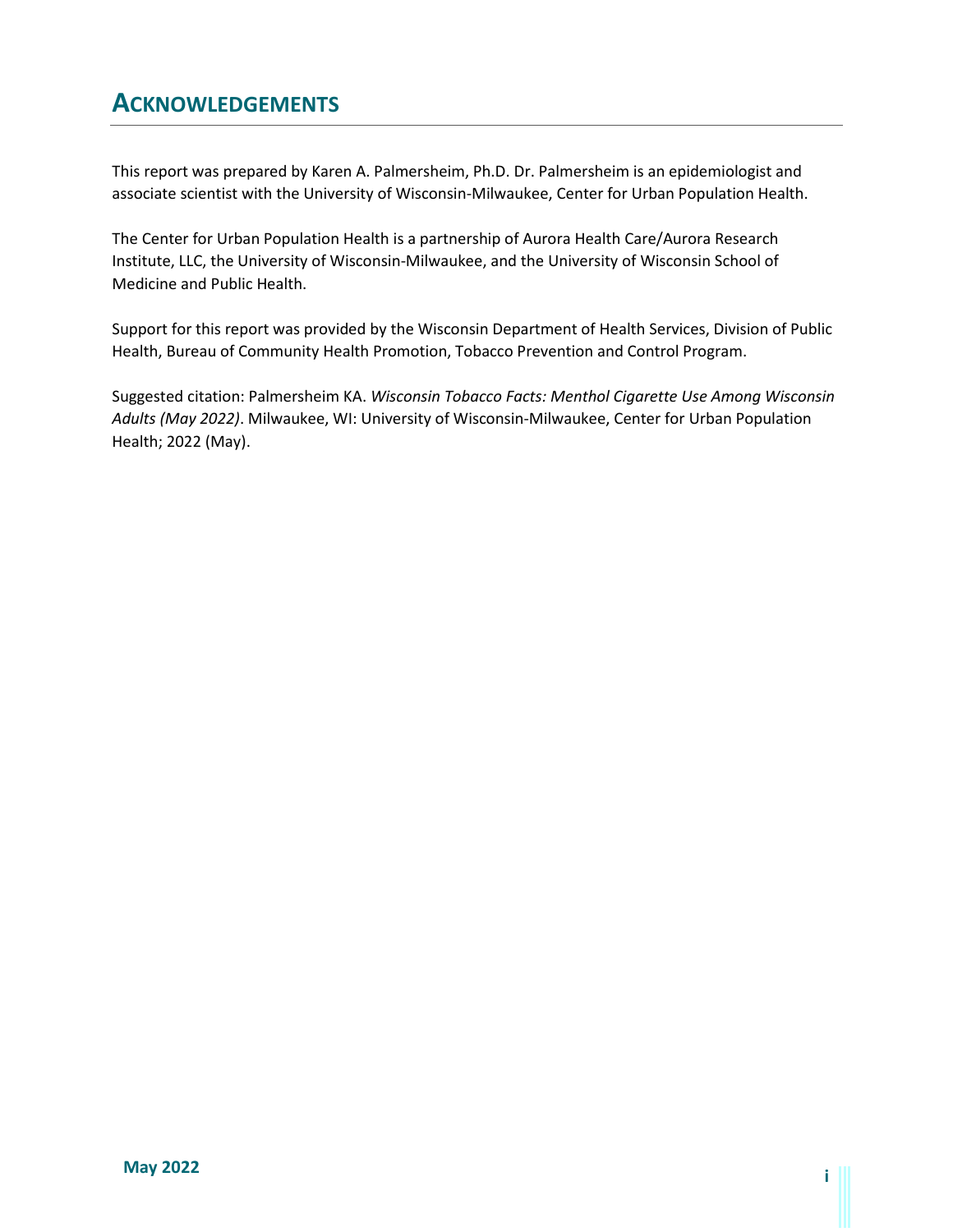## **Table of Contents**

| Figure 1. Prevalence of Menthol Cigarette Use, by Smoking Status, Wisconsin Adults, 2017 and 2019 2  |
|------------------------------------------------------------------------------------------------------|
| Figure 2. Prevalence of Menthol Cigarette Use Among Current Smokers, by Smoking Frequency,           |
| Figure 3. Prevalence of Menthol Cigarette Use, by Age, Wisconsin Adults, 2017 and 20193              |
| Figure 4. Prevalence of Menthol Cigarette Use, by Sex, Wisconsin Adults, 2017 and 2019  3            |
| Figure 5. Prevalence of Menthol Cigarette Use, by Race/Ethnicity, Wisconsin Adults, 2017 and 2019  4 |
| Figure 6. Prevalence of Menthol Cigarette Use, by Educational Attainment, Wisconsin Adults (aged 25  |
| Figure 7. Prevalence of Menthol Cigarette Use, by Annual Household Income, Wisconsin Adults, 2017    |
| Figure 8. Prevalence of Menthol Cigarette Use, by Urban/Rural Residence, Wisconsin Adults, 2019  5   |
| Figure 9. Prevalence of Menthol Cigarette Use, by Sexual Orientation, Wisconsin Adults, 2017 and     |
| Figure 10. Prevalence of Menthol Cigarette Use, by Depression, Wisconsin Adults, 2017 and 2019 6     |
| Figure 11. Prevalence of Menthol Cigarette Use, by Number of Poor Mental Health Days, Wisconsin      |
|                                                                                                      |
|                                                                                                      |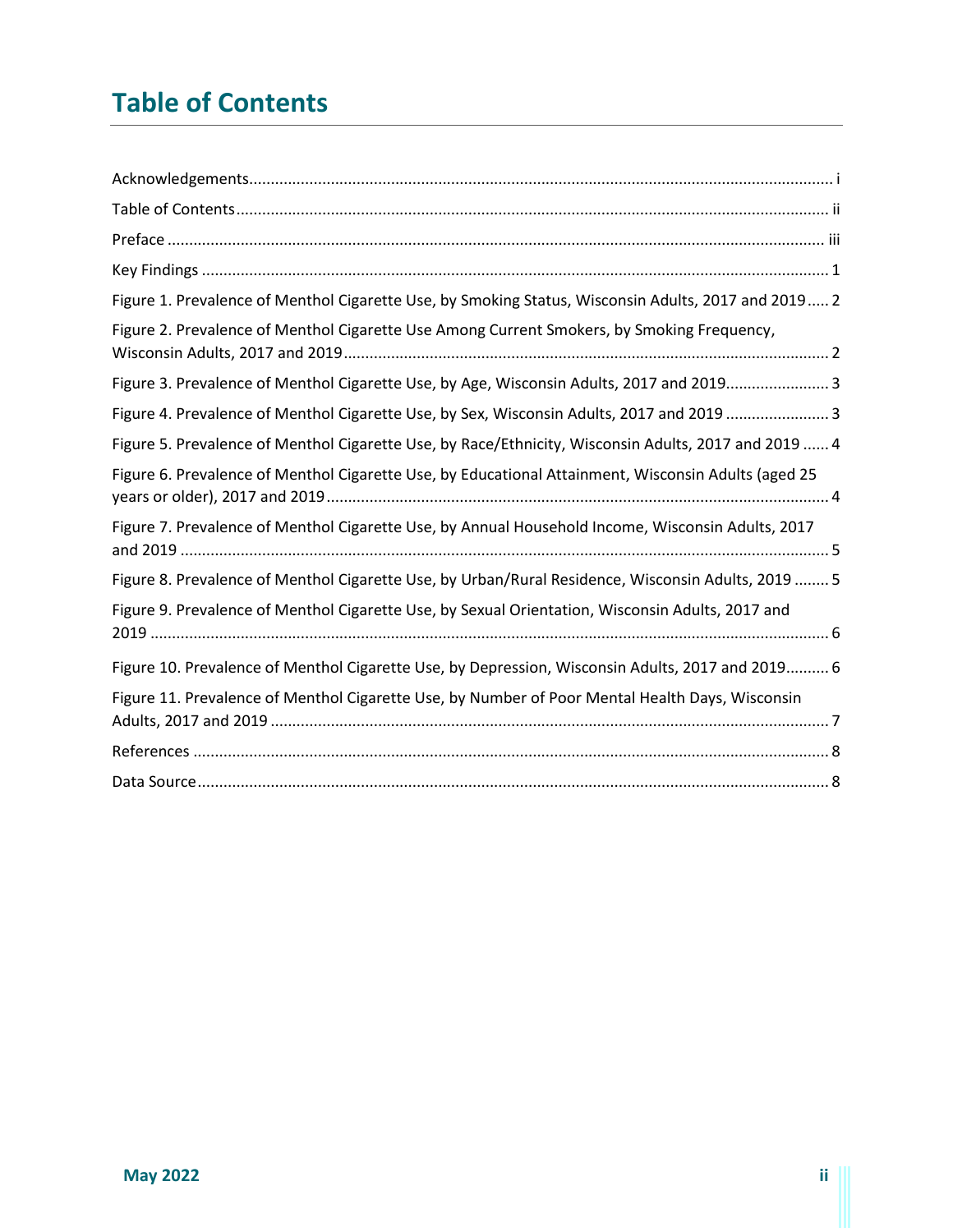## **PREFACE**

Menthol is a chemical compound found naturally in peppermint and other similar plants; it can also be produced in a lab. It has been used as a flavoring agent in cigarettes since the 1920's, <sup>1</sup> and its popularity has grown steadily over the years. In 2019 and in 2020, sales of menthol-flavored cigarettes made up 37% of all cigarette sales in the U.S., an all-time high. $2.3$ 

Given the overwhelming negative health outcomes associated with cigarette smoking and the prevalence of menthol cigarette use, menthol has been a key topic of tobacco research for many years. According to an overview and synopsis of menthol use and its effects, published online by the Centers for Disease Control and Prevention (CDC),<sup>4</sup> there are numerous concerns associated with the utilization of menthol in tobacco products. Just to mention a few, menthol makes cigarettes less harsh and easier to smoke, thus making them more attractive to young people and first-time smokers. Menthol enhances the effects of nicotine on the brain, making tobacco products more addictive. Menthol in cigarettes can make it more difficult to quit smoking, as some studies have found that menthol cigarette smokers are less likely to quit long-term than non-menthol smokers. Some groups (e.g., young people, women, and racial and ethnic minority groups, particularly black people) are more likely to smoke menthol cigarettes compared to other population groups. This may be, in part, associated with targeted marketing by the tobacco industry. *(For additional information on menthol use and its effects, the interested reader is referred to the above referenced CDC discussion, along its list of references.)*

The purpose of this report is to examine the prevalence of menthol cigarette use among Wisconsin adults. It also investigates how several socio-demographic, mental health, and tobacco-related behavioral factors are associated with its use. Data are from the most recently available years of the Wisconsin Behavioral Risk Factor Survey (BRFS) that included a question on menthol cigarette use. Two years of data (2017 and 2019) were merged in order to enhance sample sizes, thereby improving the reliability of estimates.

The BRFS is a cross-sectional survey. Thus, the findings presented from its data represent a snapshot of the state's adult population each year it is conducted. Accordingly, the data cannot elucidate cause and effect, but rather reveal correlations between the factors examined. Though correlation does not imply causation, correlations reveal important characteristics and patterns that are crucial to understanding tobacco-related behavior.

The findings presented here are intended to provide a resource for state and local health departments, health professionals, educators, and local coalitions working to reduce tobacco consumption and its associated burden in Wisconsin. This report may also assist public health agencies in determining the focus of future programmatic efforts, particularly as it relates to menthol cigarette use.

Analysis were conducted using SPSS, v. 25. Data were weighted to be representative of the state population from which they were drawn.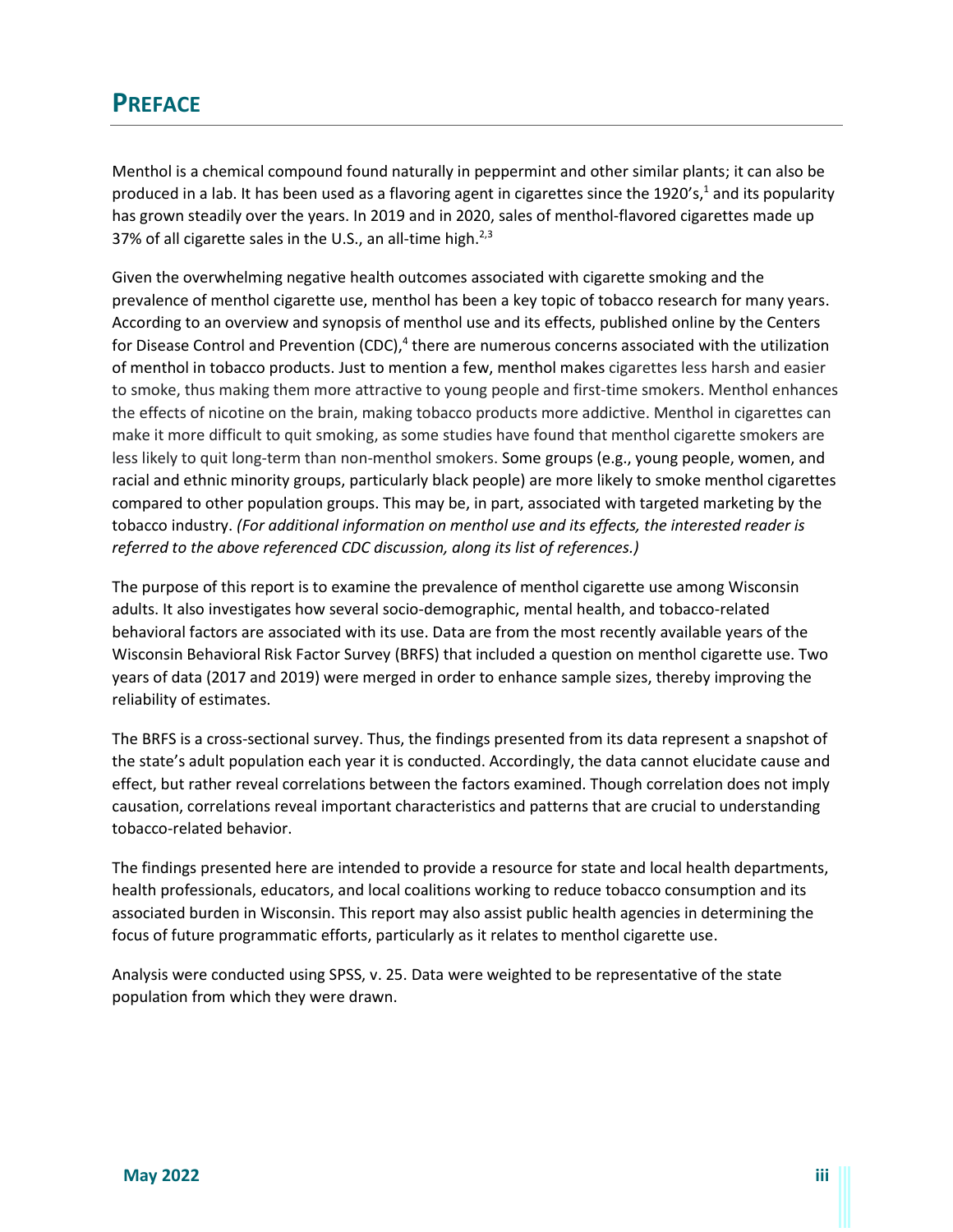#### *Menthol Cigarette Use by Smoking Status*

• The prevalence of menthol cigarette use among Wisconsin adults during 2017 and 2019 was 44% for ever smokers, 44% for former smokers, and 43% for current smokers.

#### *Menthol Cigarette Use by Smoking Frequency*

• Among current smokers in 2017 and 2019, 37% of those who smoked cigarettes on some days reported using menthol cigarettes, compared to 46% of those who smoked every day.

#### *Menthol Cigarette Use by Age*

• Adults aged 45-54 years and those aged 65 years or more were least likely to report ever smoking menthol cigarettes (38%). Those aged 18-24 years were most likely to have smoked menthol cigarettes (58%).

#### *Menthol Cigarette Use by Sex*

• Females were more likely to report ever smoking menthol cigarettes (50%) than males (37%).

#### *Menthol Cigarette Use by Race/Ethnicity*

• Of the racial/ethnic groups for which enough cases were available for reliable reporting, 32% of American Indian/Alaska Natives reported ever smoking menthol cigarettes, followed by Whites (41%), and Blacks (88%).

#### *Menthol Cigarette Use by Educational Attainment*

• Adults with less than a high school degree and those with some college were most likely to report ever smoking menthol cigarettes (45%), followed by those with a high school degree or GED (42%), and college graduates (41%).

#### *Menthol Cigarette Use by Annual Household Income*

• Adults in households making \$15,000-\$24,999 per year were most likely to report ever smoking menthol cigarettes (48%); those in households making \$75,000 or more were least likely (40%).

#### *Menthol Cigarette Use by Urban/Rural Residence*

• Adults living in urban areas were more likely to report ever smoking menthol cigarettes (46%) than those living in rural areas (40%).

#### *Menthol Cigarette Use by Sexual Orientation*

• Lesbian/gay/bisexual/other adults were more slightly likely to report ever smoking menthol cigarettes (46%) than heterosexual adults (44%).

#### *Menthol Cigarette Use by Depression*

• Adults who had ever been diagnosed with depression were more likely to report ever smoking menthol cigarettes (49%) than those who had never been diagnosed with depression (42%).

#### *Menthol Cigarette Use by Number of Poor Mental Health Days*

• Adults who experienced 14 or more poor mental health days were more likely to report ever smoking menthol cigarettes (51%) than those experiencing 1 to 13 (42%) or no poor mental health days (42%).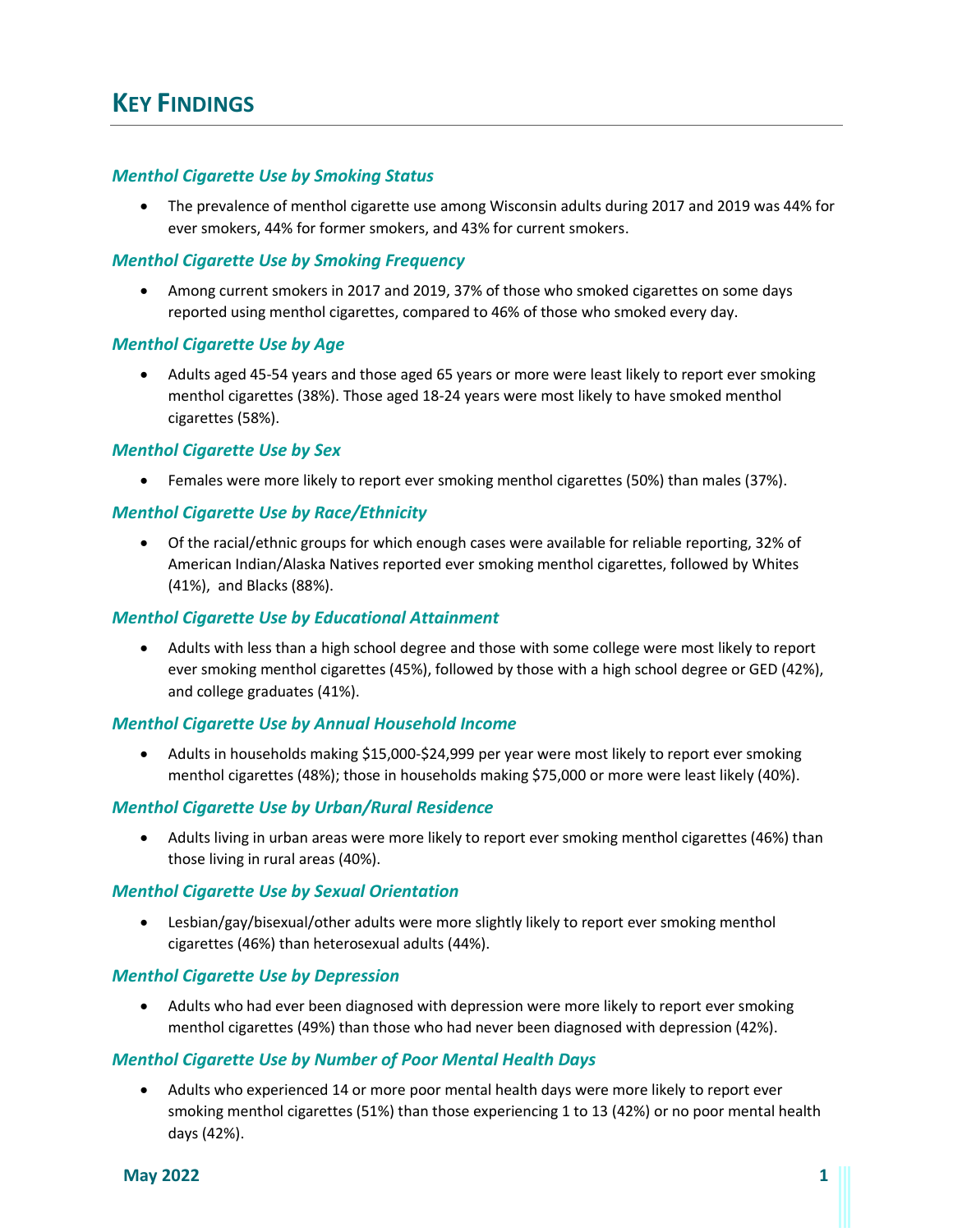### **RESULTS**



**Figure 1. Prevalence of Menthol Cigarette Use, by Smoking Status, Wisconsin Adults, 2017 and 2019**

\* All racial groups are non-Hispanic. Sample sizes for other racial/ethnic groups were too small to report. **Data:** Wisconsin Behavioral Risk Factor Survey, 2017, 2019



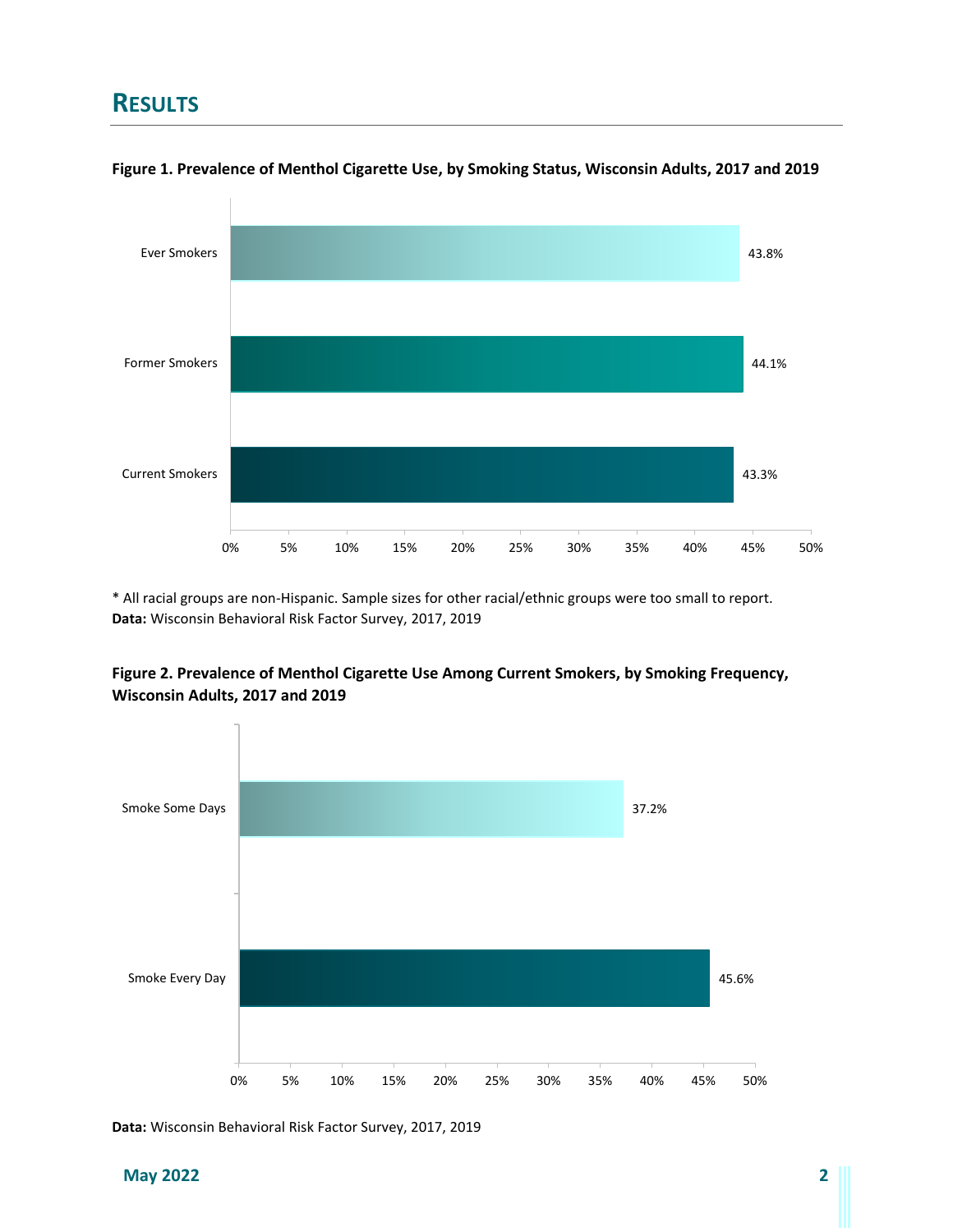



**Data:** Wisconsin Behavioral Risk Factor Survey, 2017, 2019



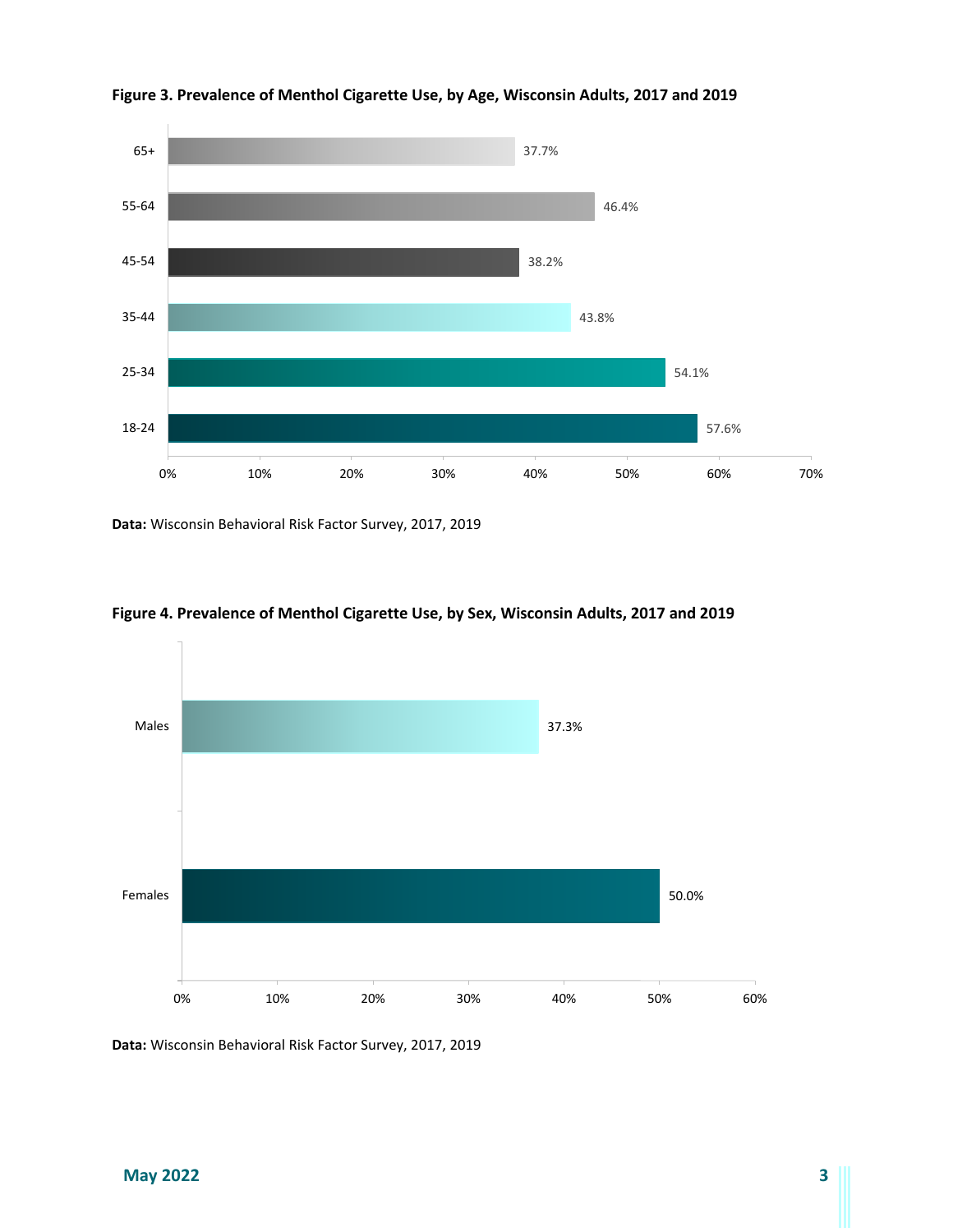

**Figure 5. Prevalence of Menthol Cigarette Use, by Race/Ethnicity, Wisconsin Adults, 2017 and 2019**

\* All racial groups are non-Hispanic.

Note: Sample sizes for other racial/ethnic groups were too small to report.

**Data:** Wisconsin Behavioral Risk Factor Survey, 2017, 2019

#### **Figure 6. Prevalence of Menthol Cigarette Use, by Educational Attainment, Wisconsin Adults (aged 25 years or older), 2017 and 2019**

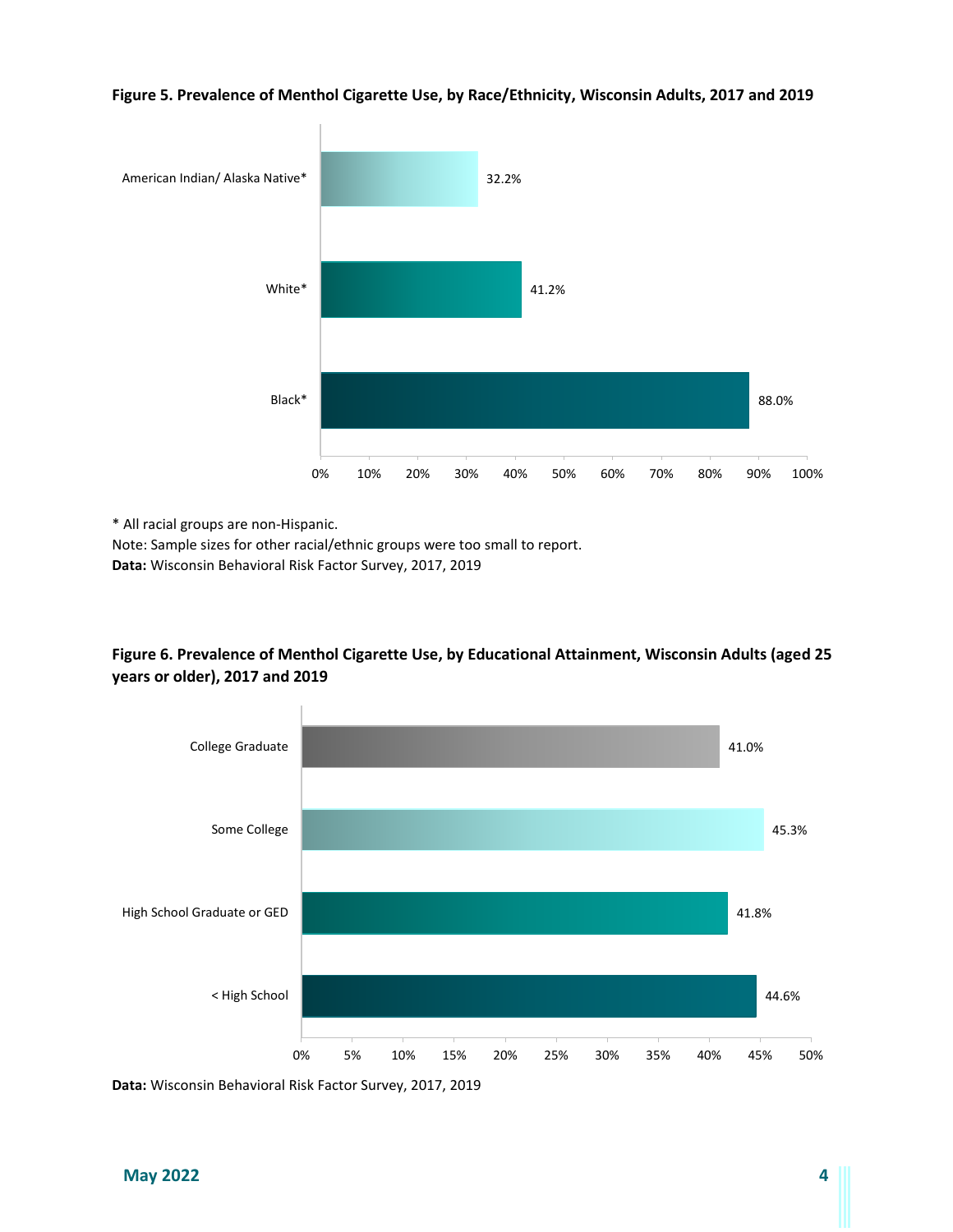

**Figure 7. Prevalence of Menthol Cigarette Use, by Annual Household Income, Wisconsin Adults, 2017 and 2019**

**Data:** Wisconsin Behavioral Risk Factor Survey, 2017, 2019



**Figure 8. Prevalence of Menthol Cigarette Use, by Urban/Rural Residence, Wisconsin Adults, 2019**

**Data:** Wisconsin Behavioral Risk Factor Survey, 2019 (Note: Comparable data were not available for 2017.)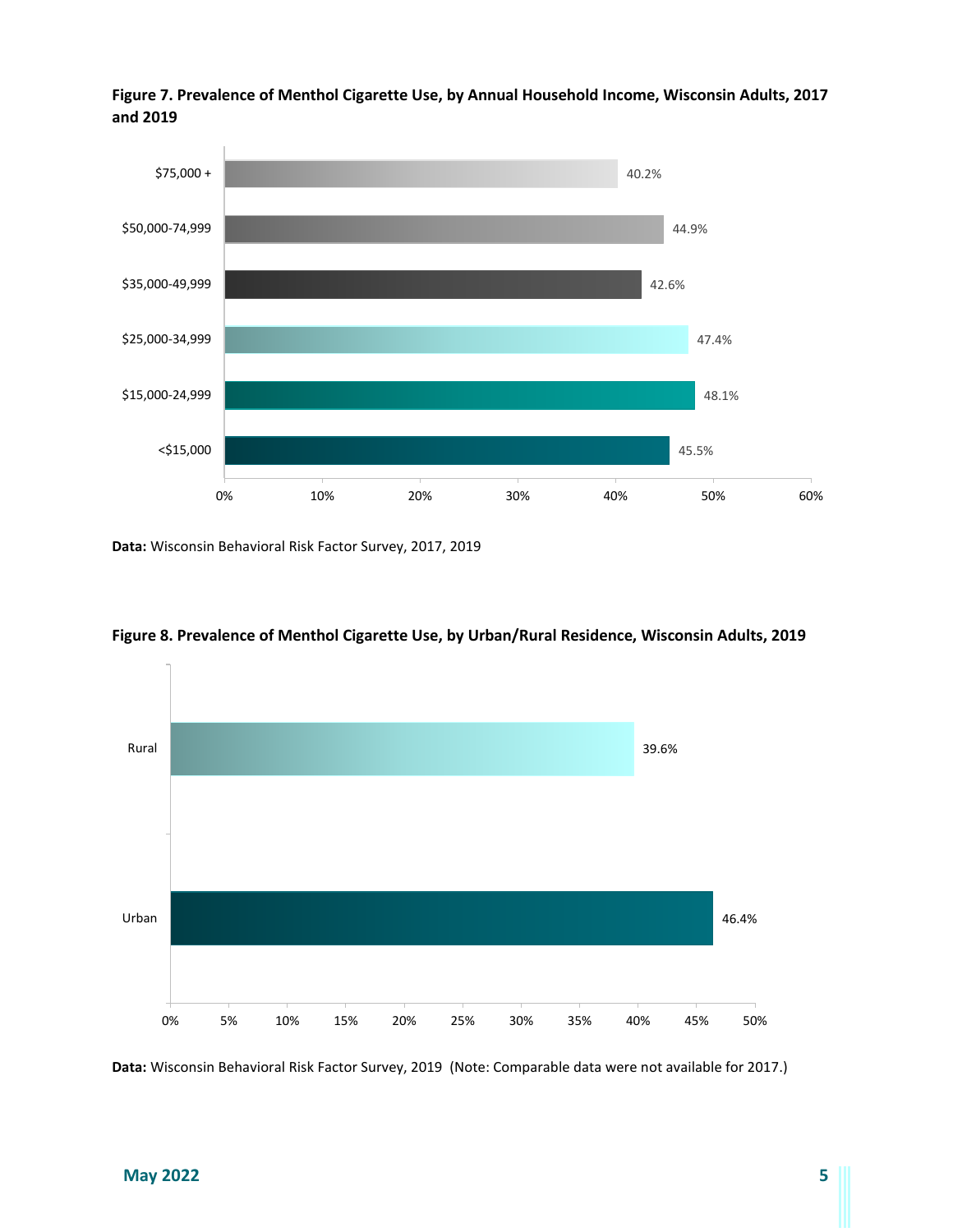**Figure 9. Prevalence of Menthol Cigarette Use, by Sexual Orientation, Wisconsin Adults, 2017 and 2019**



**Data:** Wisconsin Behavioral Risk Factor Survey, 2017, 2019



**Figure 10. Prevalence of Menthol Cigarette Use, by Depression\*, Wisconsin Adults, 2017 and 2019**

\* Depression was assessed with the following question: Has a doctor, nurse, or other health professional ever told you that you have a depressive disorder, including depression, major depression, dysthymia, or minor depression? **Data:** Wisconsin Behavioral Risk Factor Survey, 2017, 2019

#### **May 2022 6**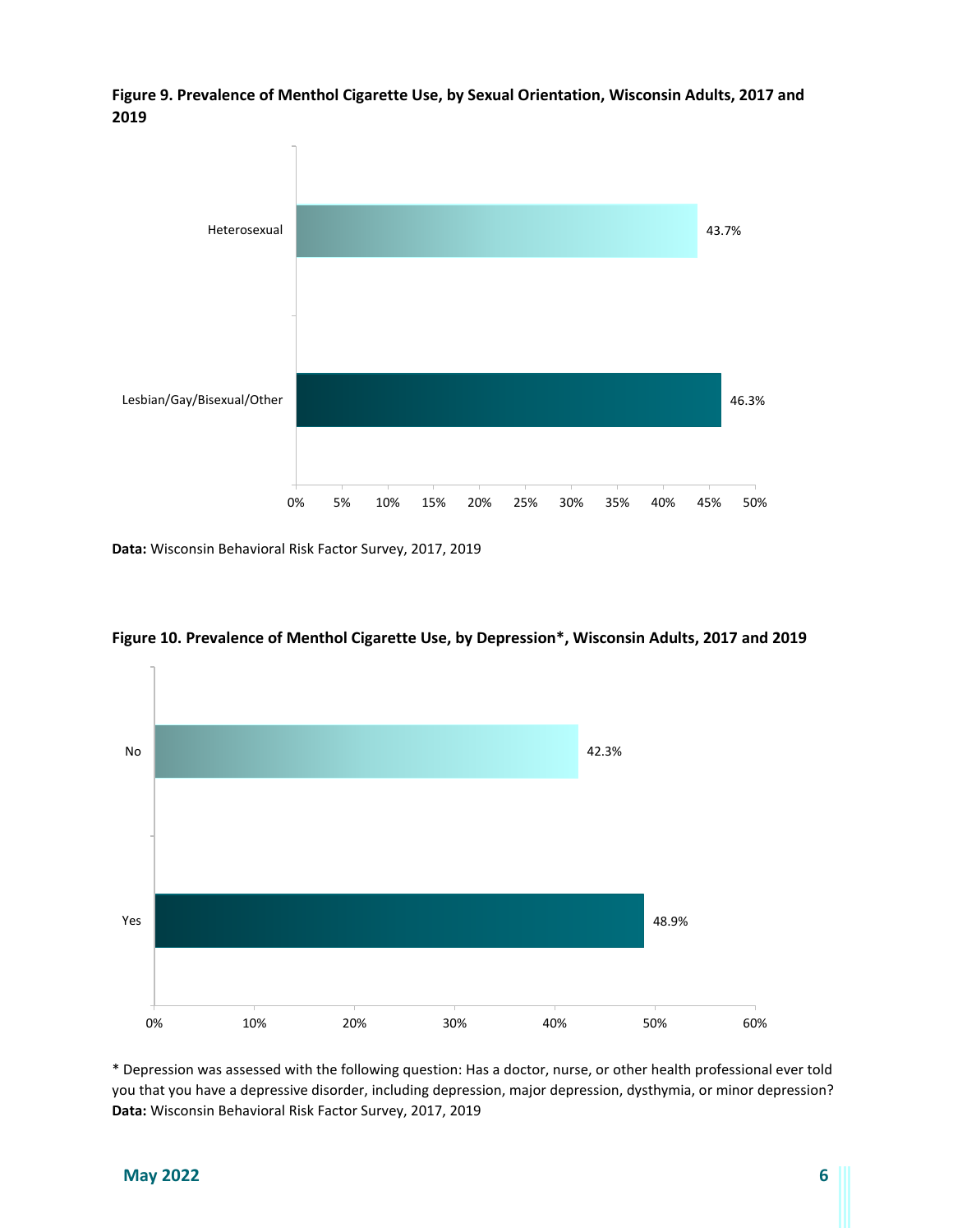**Figure 11. Prevalence of Menthol Cigarette Use, by Number of Poor Mental Health Days\*, Wisconsin Adults, 2017 and 2019**



\* The number of poor mental health days was assessed with the following question: Now thinking about your mental health, which includes stress, depression, and problems with emotions, for how many days during the past 30 days was your mental health not good?